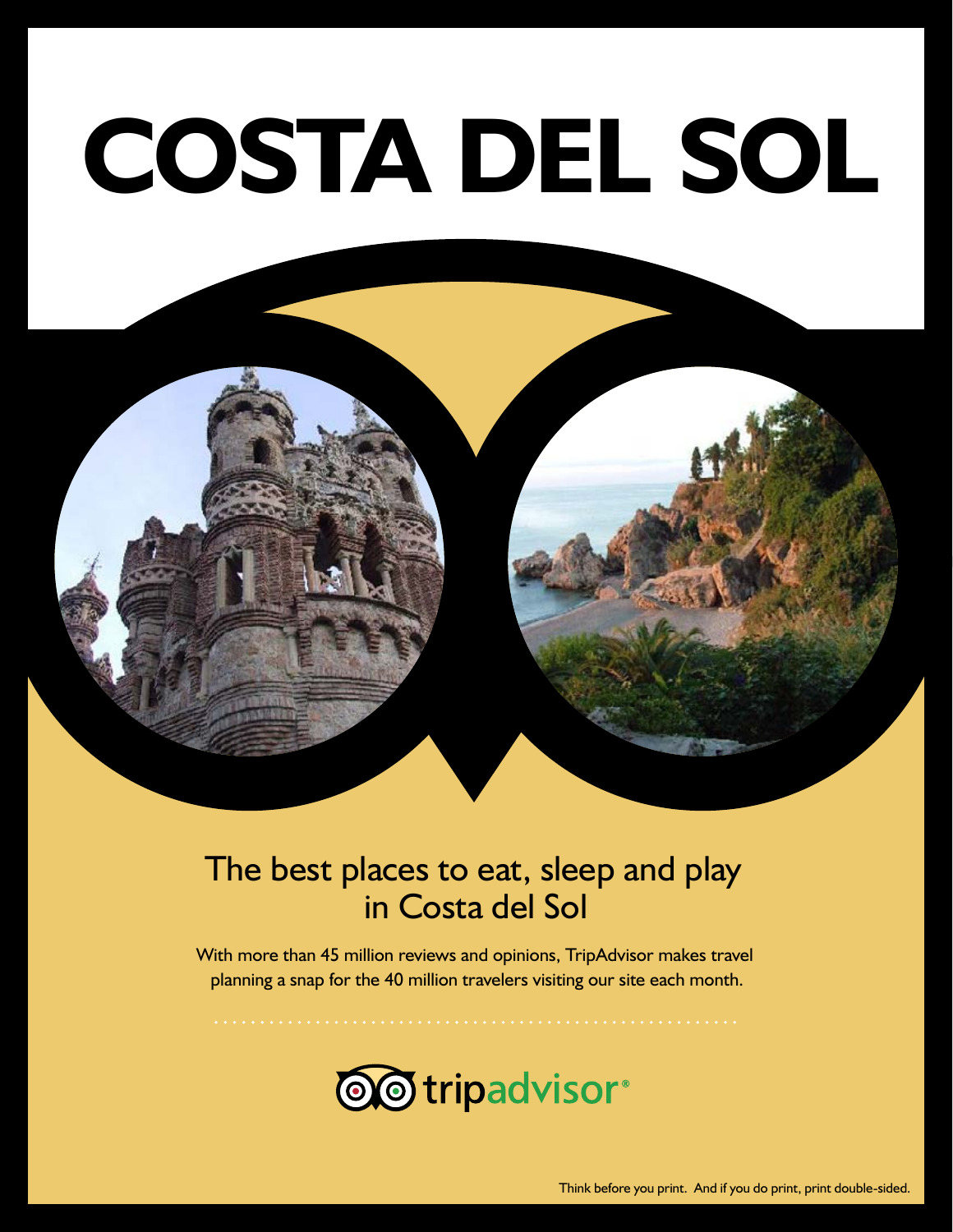## **INTRODUCTION**

TripAdvisor, the most trusted source for where to eat, sleep and play in thousands of destinations around the world, has collected the best insider tips from its 40 million monthly visitors to produce a unique series of travel guides. In addition to the best hotels, restaurants and attractions for every type of traveler, you'll get great advice about what to pack, how to get around and where to find the best views. Be sure to check out the guides at www.tripadvisor.com.

### **@@tripadvisor**®

474,000 hotels, 100,000 vacation rentals, 135,000 attractions and 675,000 restaurants on TripAdvisor.com. Learn from other travelers what to expect before you make your plans.



#### PACKING TIPS

- 1. Bring **casual clothing**: "Dress is very relaxed in Marbella, unless you are going to a very posh restaurant. Even then, no need to overdress. Men need jackets and ties in the casino only."—TripAdvisor Member, Marbella
- 2. "There is a breeze on the coastal strip. You may want a **light jacket** if you are out late, but not a heavy one."— TripAdvisor Member, Benalmadena
- 3. "Make sure to **pack extra light** and try to mix and match outfits. You'll be surprised how much you'll bring back home!"—TripAdvisor Member
- 4. If you're going to sunbathe, do so "ONLY with a **high factor sunscreen**—the sun is very intense here."—TripAdvisor Member, Lake Vinuela

### **Inside** You'll find reviews for more than **COSTA DEL SOL**

The Costa del Sol delivers exactly what it promises: sunshine, and lots of it. Cities along the coast see more than 300 sunsoaked days per year. The Mediterranean moderates the weather even throughout the winter, and temperatures rarely fall below 57ºF (14ºC).

Off-season or on, any time is the best time to tour the gleaming whitewashed buildings in Los Pueblos Blancos villages like Mijas Pueblo, Frigiliana or the more remote Axarquía. Sip fine local wine at the Ojén wine museum or gaze down at the lush greenery dotted with white villages as you ride the Benalmádena cable car to Calamorro Peak. Take refuge from the sweltering summer heat on the beaches of Torre del Mar and Nerja, or wine and dine with locals and tourists alike in the bustling Carihuela. In cooler months or rainy weather, Malaga's museums and galleries offer a cultural retreat from the chilly outdoors. And a trip to Marbella wouldn't be complete without a tasty tour through the many tapas bars around the Old Town.

With terrain ranging from the gorges and peaks of the Ronda region to the verdant vegetation of the Guadalhorce Valley to the sunny beaches of the coastal region, Costa del Sol has something to offer any traveler, whether seeking sun, scenery or serenity.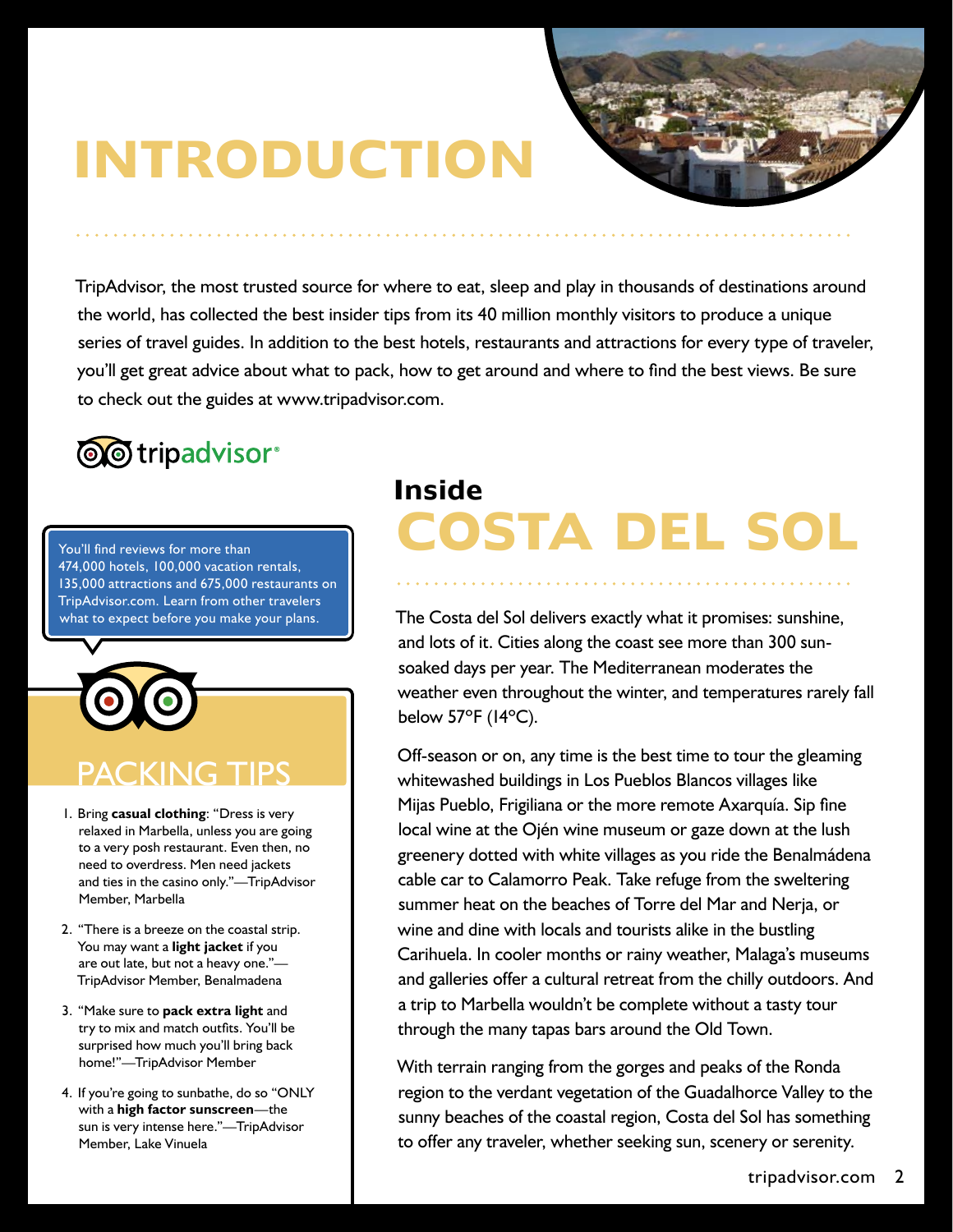## **VIEWS Top**



#### COSTA DEL SOL BEST VIEWS

Although from "the Torremolinos side, **Monte Palomas** looks rather bare, the other side of the mountain is totally different—an idyllic mountain scene. From the top, you are rewarded with an excellent view of the bay of Malaga."—TripAdvisor Member, Torremolinos

**Monte Palomas, Torremolinos**

At the highest point of Mijas is "the **ermita**, or pilgrimage chapel, which once served as a retreat for Carmelite monks and was built in 1710. It can be seen from many places in Mijas and offers an excellent view of a long stretch of the coast."—TripAdvisor Member, **Torremolinos** 

**Ermita del Calvario, Mijas**

"Near downtown Ronda, there are precipices over the surrounding countryside that give fantastic views. In the center of the town, there is a spectacular gorge known as **El Tajo**. El **Puente Nuevo** spans the gorge and has spectacular views."—TripAdvisor Member, Malaga

**El Tajo and Puente Nuevo (New Bridge), Ronda** 



#### **TOP 10 Attractions**

- 1. La Carihuela, Torremolinos
- 2. Museo del Vidrio y Cristal de Malaga, Plazuela Blood Holy Christ, 2, Malaga, 95 222 1949
- 3. Nerja Donkey Sanctuary, Almirante Carranza, 49, Nerja, 66 455 8133
- 4. Zoo Fuengirola, Avenida Camilo Jose Cela, 8-10, Fuengirola, 95 266 6301
- 5. Alcazaba, C Alcazabilla s/n, Malaga, 95 221 7646
- 6. Caves at Nerja, Nerja
- 7. Malaga Cathedral, Molina Lario St., Malaga 95 221 5917
- 8. Casco Antiguo (Old Quarter), Marbella
- 9. Calle San Miguel, Torremolinos
- 10. La Concepcion Jardin Botanico Historico de Malaga, Carretera de las Pedrizas, Km. 166, 95 225 2148

#### FAMILIES

"The keepers of the **Crocodile Park** must be lunatics to get into the compounds. We were offered a croc to cuddle at the end. My family pushed me forward, the keeper stuck a four foot long one in my arms, and the family laughed and did a runner!"— TripAdvisor Member, Benalmadena

**Crocodile Park, C/ Cuba 14, Torremolinos, 95 205 1782**

#### ROMANCE

Sip local wines with your sweetheart. "If you enjoy wine and would get pleasure in learning how it is made as much as drinking the stuff, I'd recommend a trip to the **Malaga Wine Museum** in Ojén. Try not to take the car that day!"—TripAdvisor Member, Scotland

**Museo Del Vino Malaga (Malaga Wine Museum), Plaza de los Viñeros 1, Malaga, 952 22 8493**

"The **Zoo Fuengirola** is well designed and laid out with kids in mind. All of the animals are in spacious enclosures, and they all seem very well cared for."—TripAdvisor Member

**Zoo Fuengirola, Avenida Camilo Jose Cela 8–10, Fuengirola, 95 266 6301**

#### **"The keepers must be lunatics."**

"If it's romance you want, stroll along one of the many, many beaches of Nerja. I was at **El Playazo Beach** yesterday and you could count the amount of people on your fingers."—TripAdvisor Member, Nerja

**El Playazo Beach, Nerja**

"We hope to return many times with our entire family, including children and grandchildren" to the historic neighborhood of **La Carihuela**. "Our four-year-old granddaughter, who was there for the first time when she was three months old, calls La Carihuela 'her Spain'—that must be wonderful P.R. for La Carihuela!"—TripAdvisor Member, The Hague, Netherlands

**La Carihuela, Torremolinos**

Walk hand-in-hand through thousands of plants and flowers: "Could anything be more romantic than the historic **Botanical Garden of La Concepción**?"—TripAdvisor Member, Cordoba, Spain

**La Concepción - Jardin Botanico - Historico de Malaga, Ctra. de las Pedrizas, Km. 166, Malaga, 95 225 0745**

Call an Expedia Travel Specialist now 877 633 3716 tripadvisor.com 3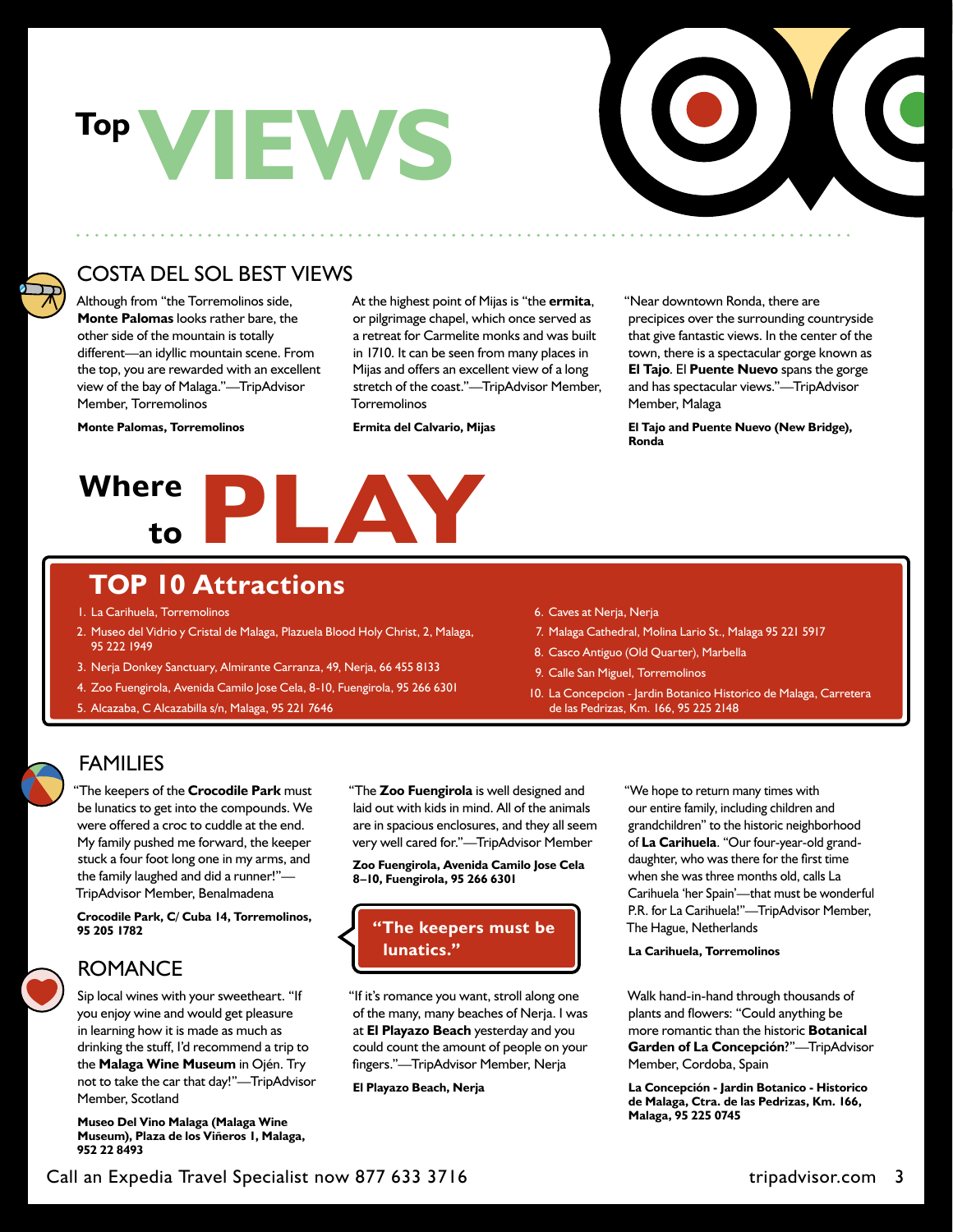# **Where to PLAY**



#### BUDGET

¢

Admission is free at the **Municipal Museum of Malaga**, where "there are more than 4000 pieces in the collection, including sculptures, paintings, graphic art, historic documents and a big library of books. The permanent exhibit has 94 works that showcase the city and its history."—TripAdvisor Member, Malaga

**Municipal Museum of Malaga (Museo del Patrimonio Municipal de Malaga or MUPAM), Paseo de Reding 1, 95 222 5106** "**Alcazaba** was my favorite attraction in all of Malaga. The views from the top were amazing, and everything was beautiful and very well restored and clean! Free admission on Sunday afternoons after 2:00 PM well worth the time to walk around."— TripAdvisor Member, Zaragoza, Spain

**Alcazaba, C/ Alcazabilla s/n, Malaga, 95 221 7646**



"In Nerja, there are some great snorkeling places with hidden caves under water. The best and safest way to get to them would be with the **Buceo** dive center on Burriana beach."—TripAdvisor Member, Nerja

**Buceo Costa Nerja, Playa Burriana, Nerja, 95 252 8610**

> **"Don't leave the area without seeing it!"**

"The **Museum of Glass and Crystal in Malaga** is an amazing private collection of some of the most beautiful and artistic pieces you'll see anywhere in the world. Don't leave the area without seeing it!"— TripAdvisor Member

**Museo del Vidrio y Cristal de Malaga (Museum of Glass and Crystal), Plazuela Blood Holy Christ, 2, Malaga, 95 222 1949** "At Mijas Pueblo at noon on Wednesdays, there is a **free flamenco show** in the main square. It lasts for about 30 – 40 minutes and is a mixture of traditional and modern flamenco. You will also get a free sample of Malaga Dulce wine."— TripAdvisor Member, Benalmadena

**Flamenco Dancers, Plaza Virgen de la Peña, Mijas, 95 258 9034 (Mijas Town Hall)**

TripAdvisor members have posted more than 6,000,000 photos on the site. The good, the bad and the very candid. It's almost like being there!

"We only had one day in Malaga, and the **Bike Tour** was a perfect way to make the most of it. We learned about the historical sites and events, cultural and religious customs. And it was fun!"—TripAdvisor Member, Bergen, Norway

**Malaga Bike Tours, Pasaje la Trini 6, Malaga, 60 697 8513**

"It is surprising that the **CAC** can program such important expositions in a city that is not a capital. We have seen exhibitions of Juan Uslé, Yoshitomo Nara and Bill Violates, three of the most respected artists of the world. There is also a very interesting permanent collection."— TripAdvisor Member, Barcelona, Spain

**CAC Malaga (Centro de Arte Contemporaneo de Malaga), C/ Alemania s/n, Malaga, 95 212 0055**



#### RELAXATION

**Thermae Spa** "offers various massage treatments in clean and serene treatment rooms. Moving from one of the four different steam rooms to the other is not only a relaxing and cleansing experience, but an interesting and intriguing one as well. I just loved it."— TripAdvisor Member, Madrid, Spain

**Thermae Spa, Hotel Villa Padierna, Ctra. de Cadiz, Km. 166, Marbella, 95 288 9150**

"**Benalmadena** is one of the best towns on the Costa, unpretentious and very relaxed. It had everything a weary traveler could ask for. I really enjoyed the sunsets, looking out over the ocean while sipping an espresso."— TripAdvisor Member, Los Angeles, Calif.

**Benalmadena**

**"I just loved it."**

"Walking along the **Malagueta Beach**, especially at twilight, is one of the most relaxing things you can do. The gentle sound of the surf is very soothing. I always wanted to retire in a city with a beach!"— TripAdvisor Member, Malaga

**Malagueta Beach, Malaga**



"I would thoroughly recommend a **jeep tour**, which gives you insight into the Sierra Almijara mountain range and explains all about the wildlife, fauna and flora of the area."—TripAdvisor Member, Nerja

**Life Adventures Jeep Tours, Nerja, 67 789 4002**

#### EDUCATIONAL/HISTORICAL

Blending medieval and modern architectural styles, the unconventional and unforgettable **Castillo de Colomares** is "a folly created to celebrate Spanish history."— TripAdvisor Member, Benalmadena

**Castillo de Colomares, Urb El Vinazo (La Carraca), Benalmadena, 95 244 8821**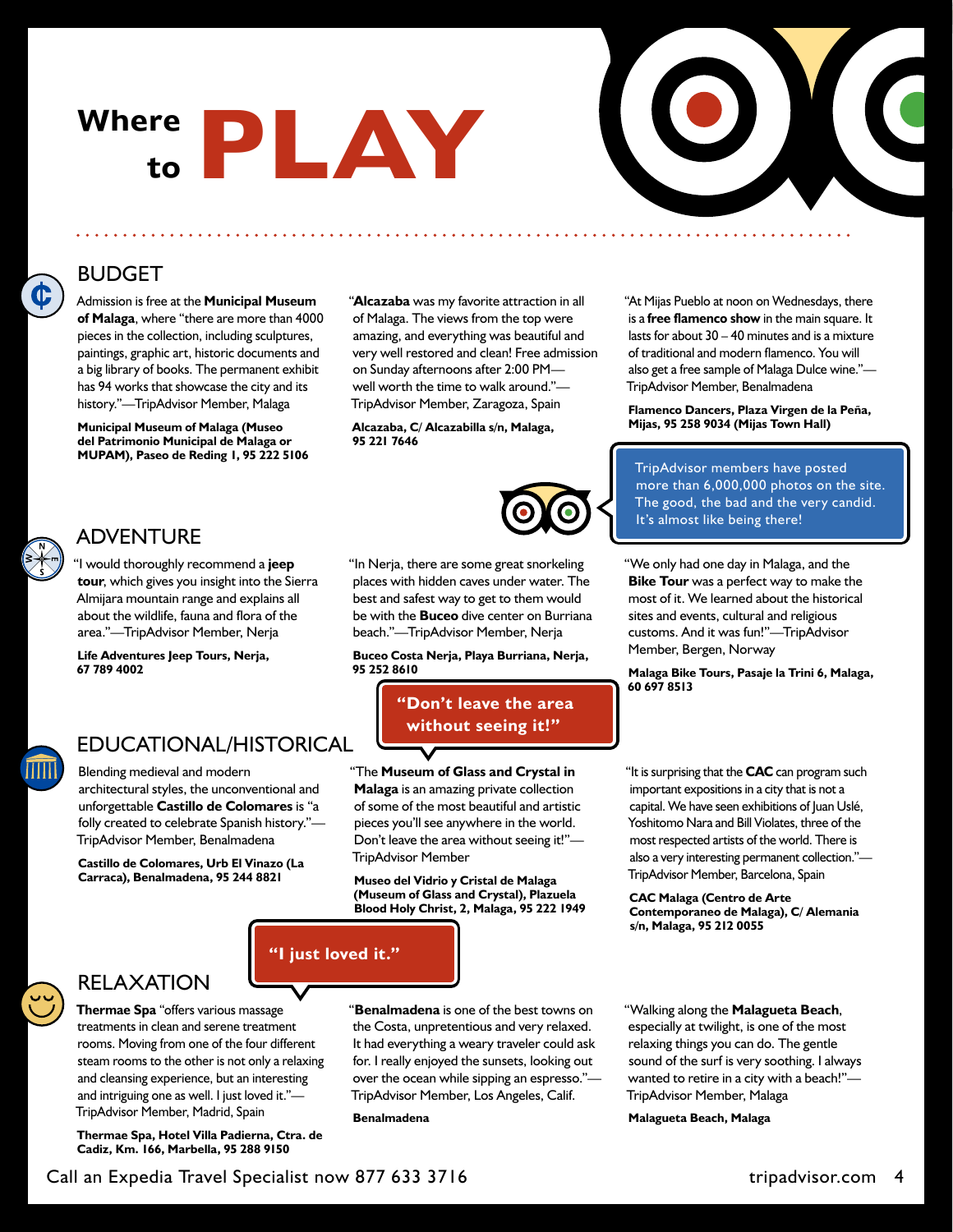**What's theTOUR**



#### **How to Get Around**

"**Buses** are very frequent and are air conditioned. The majority of bus routes pass through or nearby the city center, so it's very easy to connect with others. For longer distance bus (coach) travel to other places within the Malaga province, wider Andalucía, throughout Spain and even to other countries, Malaga's main bus station is served by many companies to many destinations."—TripAdvisor Member, Malaga

**Empresa Malagueña de Transportes, 90 252 7200 Estacion de Autobuses de Malaga, 95 235 0061** 

Take a "**Tapas Tour** in Old Town Marbella. Forget the tourist traps and wander into the Old Town. Sit down at a small Spanish restaurant and enjoy the various tapas together with red wine or beer."—TripAdvisor Member, Marbella

"I would **rent a car**. It is more convenient for day trips to Ronda, Mijas and Nerja, the white towns of Malaga."—TripAdvisor Member, Malaga



Want more information on Costa del Sol? TripAdvisor.com offers free weekly e-mail updates filled with new deals, reviews and articles for Costa del Sol or any other destination you choose.



#### FAMILIES

"You just have to go to **The Carvery** hungry, as the food is plentiful. The choice of meats were varied, well cooked and succulent. There was a good selection of vegetables - again cooked to perfection. Best carvery on the Costa Del Sol!"—TripAdvisor Member, Estapona, Spain

**The Carvery, Calle Saltillo, Torremolinos, 95 237 3722**

#### ROMANCE

"**Aroma** is to be highly recommended. Superb ambiance for a romantic tête-àtête. The food is beautifully presented and cooked to perfection."—TripAdvisor Member, Alameda, Spain

**Aroma, C/ Mocayo 23, Fuengirola, 95 266 5502**



#### BUDGET

At **Bodegas Quitapenas**, "the fish is always fresh, and the Spanish sherry really good. Excellent value. If you want the real taste of Spain and a good atmosphere, this is not to be missed!"—TripAdvisor Member

**Bodegas Quitapenas, C/Cuesta del Tajo 3, Torremolinos, 95 238 6244**

"If you have a sweet tooth, you won't be disappointed at **Cafeteria Lepanto**. The interior is fancy, and they serve delicious homemade cakes and pastries. Also serves savory food such as sandwiches, baguettes, pizza, etc., hot and cold. There are outside tables, as well."—TripAdvisor Member, Ireland

#### **Cafeteria Lepanto, C/ Marqués de Larios 7, Malaga, 95 222 6221**

"**Playa Bella** looks like an old yellow shack from the outside but, after you step inside, your perception is instantly changed. It's the perfect place for a romantic liaison or special occasion. The secret diamond of Estepona restaurants!"—TripAdvisor Member, London, U.K.

**Playa Bella, Ctra. Cádiz-Malaga, Km. 162, Estepona, 95 280 1645**

For colorful experiments with vegetables, try **La Lechuga**, a "little restaurant with a little menu, but very tasty. And it's very cheap. Always crowded. They don't make reservations for dinner, so try to be there early. During the day, there's no problem."— TripAdvisor Member, Paris, France

**La Lechuga, Plaza de la Merced 1, Malaga, 61 039 1494**

"We had an absolutely delicious dinner at **Venta Garcia**. The lamb was out of this world! The owner made something special for our two young sons, and they still talk about the dinner they had here and watching the sunset from our window table."— TripAdvisor Member, Boston, Mass.

**Venta Garcia, Ctra. MA 546, Casares, 95 289 4191**

"I've been to the **Tamisa** many times for dinner and dances and would highly recommend it for a wedding. The poolside setting is really gorgeous; the staff, great and the food, delicious."—TripAdvisor Member, Spain

**Restaurante Tamisa, Hotel Tamisa Golf, Camino Viejo de Coin, Km 3.3, Mijas, 95 258 5988** 

"The food at **Burriana Properties Café** is phenomenal, breakfast, lunch or dinner amazing quality and a broad range. The staff is all absolutely charming, and the menu is delicious and SO CHEAP, you won't believe it."—TripAdvisor Member, Dublin, Ireland

**Burriana Properties Café, Calle Silipinas, Nerja, 65 581 5064**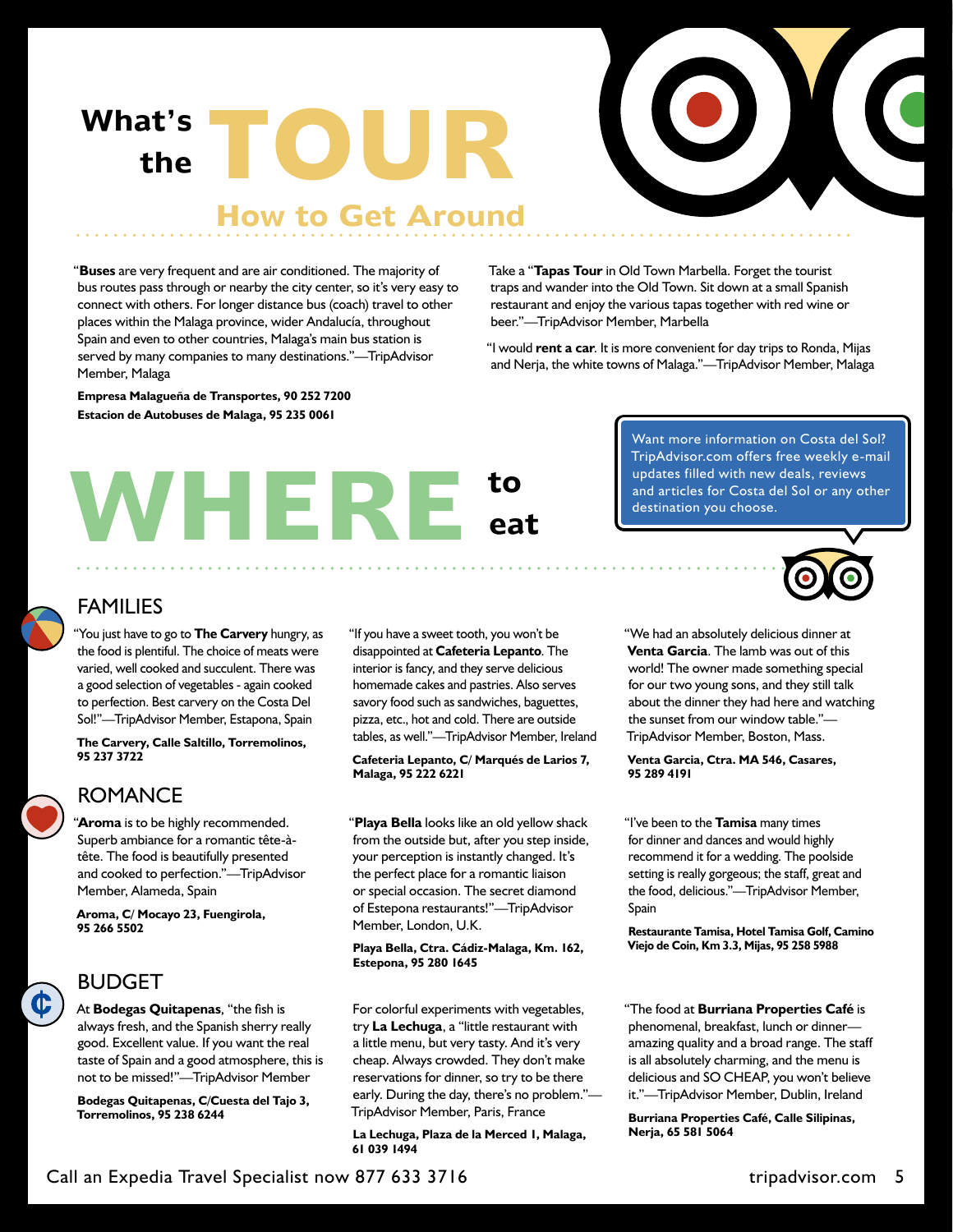## **WHERE to eat**



#### HEALTH-CONSCIOUS

"I went to **Canadu** for a set-menu lunch and wished I hadn't eaten breakfast! The lunch is four hearty courses of innovative and delicious vegetarian food."—TripAdvisor Member, London, England

**Canadu, Plaza de la Merced, Malaga, 95 222 9056**

#### HIDDEN GEMS

"**The Orange Tree** is located in the old town part of Marbella and is a true hidden gem. Fantastic service, and the food is amazing. The best filet steak I've ever had, and the banoffee pie was delightful."— TripAdvisor Member, Leeds, U.K.

**The Orange Tree, Plaza General Chinchilla, Marbella, 95 292 4613**

"**El Salmon** is always fantastic. We eat there regularly. They do a lunchtime set menu that's delicious. Also the 'charming Spanish wife' is vegetarian, so the vegetarian options are excellent."—TripAdvisor Member, Benamocarra

**El Salmon, Avenida Andalucía 56, Torre del Mar, 95 296 5424**

**Mirador de Cerro Gordo** is "a really unusual restaurant with stunning views to Nerja in the west and La Herradura to the east. It's a 10-minute drive from town, but the views are astonishing, and the English chef/owner has trained with top chefs in Europe."—TripAdvisor Member, Nerja

**Mirador de Cerro Gordo, Old N-340 at the Cerro Gordo Tunnel, La Herradura, 95 834 9099** "I couldn't believe my luck to find **Vino Mio**, a restaurant with vegetarian options and a flamenco show! The food was delicious, and the service was attentive without being overbearing."—TripAdvisor Member, London, England

**Restaurante Vino Mio, Calle Alamos 11, Malaga, 95 260 9093**

"With only 10 tables, **La Paloma** is an intimate place. Combined with personable service, the familiar setting of return customers and the simply superb food and presentation, this a top restaurant."— TripAdvisor Member, Amsterdam, **Netherlands** 

**La Paloma, Calle Ortiz de Molinillo, 1, Marbella, 95 277 7247**

### SPECIAL EVENTS

Travel from village to city to village throughout the summer to catch the various **Summer Ferias** that liven up the entire Costa del Sol, beginning with La Cala de Mijas in June, Estepona in July, the enormous Málaga festival in August and finally the Ferias de Mijas and Torremolinos in September. Expect dancing throughout the streets, outdoor tables with plenty of seafood and wine, singing and performances. (June – September)

#### **Summer Ferias, Throughout Costa del Sol**

Chase your blues away with artists hailing from the U.K., the U.S. and Spain at the **International Blues Festival** in Mijas. Performances are free to the public. (June  $4-5$ )

**Second International Blues Festival (II Festival Internacional de Blues, Mijas), Mijas Hotel and Main Square (Plaza Virgen de la Peña), Mijas, 95 258 9034, http://www.aintnothinbut.co.uk/festival.htm**

Fill up on international delicacies at the **Mijas International Day**, where you can take part in workshops, watch performances and enjoy food as you wander the booths representing different countries from around the world. (June  $11 - 13$ )

**Mijas International Day (Día Internacional de los Pueblos), Main Square (Plaza Virgen de la Peña), Mijas, 95 258 9034, http://www.mijas-digital.es**

Feel the rhythm, the passion and the excitement at the **Flamenco Festival** in Mijas, where dancers compete and demonstrate their expertise in the art of the dance. (July)

**Flamenco Festival (Festival Flamenco), Teatro Las Lagunas, Mijas, 95 258 9034, http://www.mijas-digital.es**



Honor the patron saint of the seafarers with celebrations in various towns and cities along the coast during the **Fiesta del Cármen**. In Marbella, an effigy of the saint is carried along the beach and then paraded through the town. In Malaga, the procession takes the saint to the sea and sets her afloat on a boat laden with floral decorations. In Fuengirola, perhaps the most vibrant celebration of the three, the townspeople carry candles along the saint's procession and then dash into the ocean to send the saint on her journey. In all locations, feasting, drinking, fireworks and music are in order. (July 16)

**Fiesta del Cármen, Various venues, Marbella, Fuengirola, Málaga**

The region's largest and most popular summer festival takes place during **Feria de Malaga**, which sees costumed revelers, many on horseback, dancing and performing in the streets while visitors enjoy music, vino fino and flamenco performances. In the evening, fireworks light up the festivities. (August 12 – 21)

**Feria de Málaga, Various venues, Málaga, http://www.feria-de-malaga.es**

Inviting a selection of films diverse enough to represent the cultures that mingle in Marbella, the **Marbella International Film Festival**  is a truly multicultural event, featuring films from directors the world over. The focus is on films from English, Spanish, Arabic, French and Italian speaking countries. (October 14 – 16)

**Marbella International Film Festival (Festival de Cine de Marbella), Puente Romano Hotel, 95 282 0900, Marbella, http://www.marbellafilmfestival.com**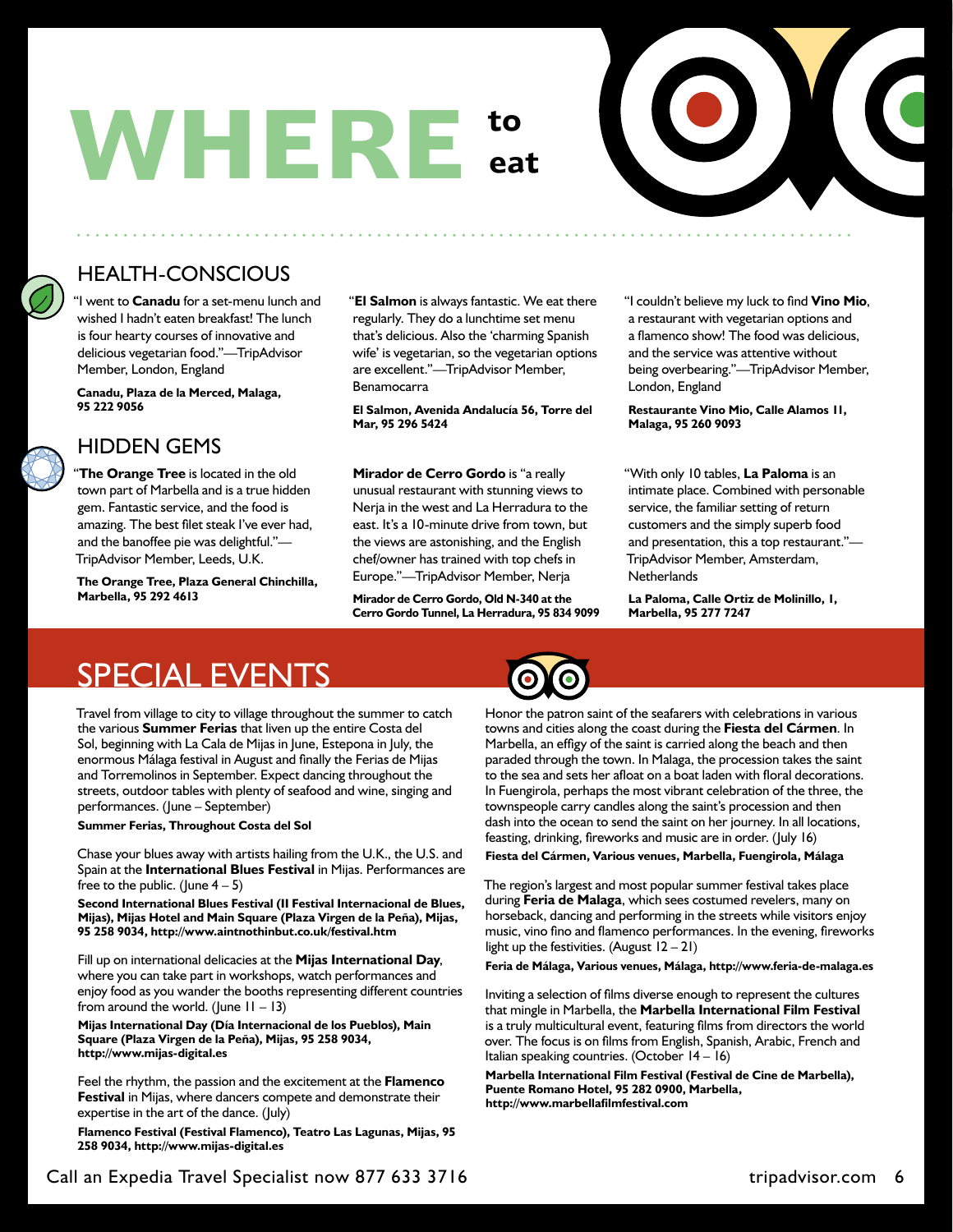## Where **STAY to**



#### FAMILIES

"We adored the country setting and warm family welcome" at **Hotel Molino del Puente**. "If hiking, swimming, sightseeing, relaxing and fine wining and dining are your idea of a perfect rest, then we have found the ideal spot for you! We spent 10 blissful days and haven't stopped dreaming about it since. "—TripAdvisor Member, France

**Hotel Molino del Puente, Fuente de la Higuera Bajo 7, Ronda, 95 287 4164**

"The **Marriott Marbella** is an amazing holiday destination. We took our two young children, and right from the start, we all had an amazing, relaxing and fun time. The swimming pool was lovely and warm, and a great place for our little ones to get used to swimming."—TripAdvisor Member

**Marriott's Marbella Beach Resort, Crta. de Cadiz, Km. 193, Marbella, 95 276 9600**

"**Mar Azul Resort** is like having your own small villa and lovely gated garden with loungers, but with a stunning pool area that's more like a zen garden. An absolute delight for children and very safe."— TripAdvisor Member, Cheltenham, U.K.

**Mar Azul Resort, Estepona, 161 485 7015**

Have questions about Costa del Sol? Get insider advice from local experts in our forums. The majority of questions are answered within 24 hours.

or on the roof top terrace at the **Hotel Palacio Blanco** is truly memorable. Hosts Lesley and Nick are devoted to the notion of making guests feel at home."— TripAdvisor Member, Dordogne, France



#### ROMANCE

'Relaxing under the stars in the courtyard

**Hotel Palacio Blanco, C/ Felix Lomas 4, Velez-Malaga, 95 254 9174**



For a "romantic hotel with a personal touch," try **Hotel San Gabriel**, located "in the heart of 'La Ciudad,' the oldest and nicest part of Ronda. We appreciated the little details that showed the owners really care about their guests."—TripAdvisor Member, Zurich, Switzerland

**Hotel San Gabriel, C/Marqués de Moctezuma 19, Ronda, 95 219 0392** "I wanted luxury for my stay with my girlfriend, and I got that at **Hotel Fuerte Marbella**. It's lovely and clean; the pool is fantastic. The whole area at the back is lovely, lots of grass and flowers. The most impressive thing about the hotel was the friendly staff."—TripAdvisor Member, Cork, Ireland

**Hotel Fuerte Marbella, Avda El Fuerte s/n, Marbella, 95 292 0000**

#### BUDGET

"Situated right in the center of Malaga, with a city of delights around every corner." **Ibis Malaga** is "on the Rambla, a two-minute walk to all the shops. Rooms were very clean and just big enough for city visiting."— TripAdvisor Member, Spain

**Ibis Ciudad de Malaga, Pasillo Guimbarda 5, Malaga, 95 207 0741**



#### LUXURY

"**Malaga Palacio** is a luxury hotel with fabulous views of the harbor, the cathedral and the old city. Location is within walking distance of all the major tourist attractions."—TripAdvisor Member, Palo Alto, Calif.

**AC Malaga Palacio, C/ Cortina Del Muelle 1, Malaga, 95 221 5185**

Enjoy the "tranquility and the sunsets" at **Hotel Kadampa**. It's "a truly special place—a place to revisit frequently."— TripAdvisor Member, Jerez de la Frontera, Spain

**Hotel Kadampa, Fuente del Perro s/n, (A-404, Km. 12), Alhaurín el Grande, 95 259 5683**

#### **"No detail overlooked!"**

"**Finca Cortesin Hotel** was a top-price, top-service experience. There was no detail overlooked. The public rooms were gorgeous, the meals were luxurious, and everyone made you feel that you were the most important client."—TripAdvisor Member, Greenwich, Conn.

**Finca Cortesin Hotel, Golf & Spa, Ctra. de Casares, Km. 2, Manilva, 95 293 7800**

"**Arriadh Hotel** is a lovely family hotel surrounded by natural beauty and looking down on the town of Arriate, with splendorous white houses and spectacular mountains. Get away from the rush of everyday life and get into a peaceful and harmonious place in the deep of nature."— TripAdvisor Member, Italy

**Arriadh Hotel, Camino de Laura, Arriate, 95 211 4370**

**Hotel Villa Padierna** is "a jewel! The building is gorgeous, with each nook and cranny lovingly and expertly decorated. The room and bath were beautiful and generous. The pool, pool bar and surrounding fountains were just picture perfect."— TripAdvisor Member, Frankfurt, Germany

**Hotel Villa Padierna, Ctra. de Cadiz, Km. 166, Marbella, 95 288 9150**